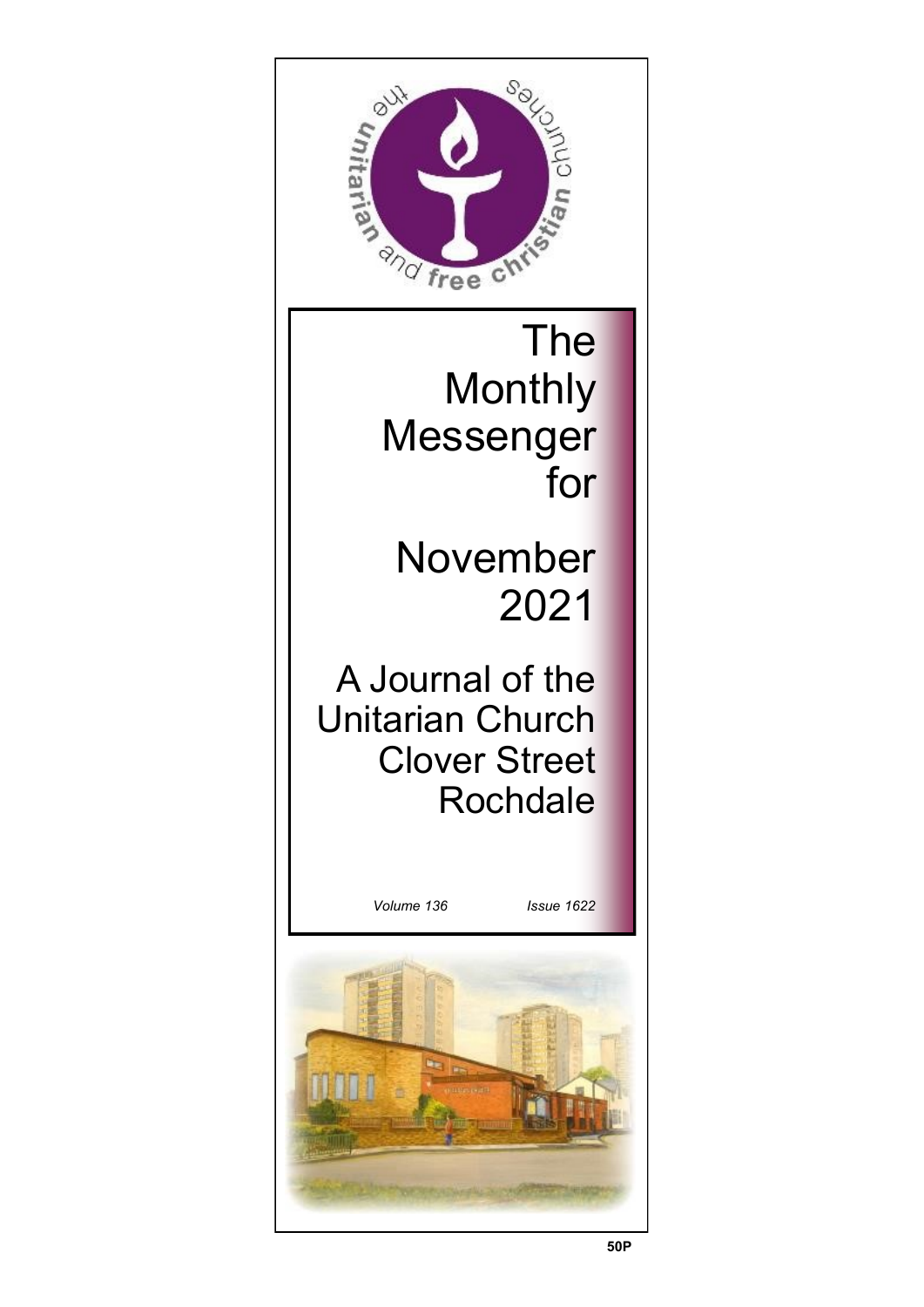#### **PASTORAL TEAM**

Initial Contact & Co-ordinator - Joyce Ashworth Members - Dorothy Jones, Helen Illingworth & Margaret Salt

#### **CHURCH COUNCIL**

**Chairperson** – Diane Bennett

**Treasurer** – John Illingworth

#### **Church Admin Assistant** – Paul Hubbard

Council Members - Joyce Ashworth, Helen Illingworth, Dorothy Jones, John & Edna Wood

#### **ENVELOPE SECRETARIES**

Margaret Shore & John Illingworth

#### **PULPIT & LETTINGS' SECRETARY**

Paul Hubbard

#### **FLOWER FUND SECRETARIES**

Edna & John Wood 53 Links View, Rochdale OL11 4DD

#### **SAFEGUARDING TEAM**

Co-ordinator - Joyce Ashworth Member - Helen Illingworth

#### **PUBLICITY TEAM**

**Messenger Notices** Joyce Ashworth & Helen Illingworth

**Messenger Publication and Distribution** Paul Hubbard

> **Website Manager**  Diane Bennett

#### **CONTACT DETAILS**

**Paul Hubbard** Tel 07884 123 169 Email: rochdaleunitarian@outlook.com

**Joyce Ashworth** Tel: 01706 659294 Email: joyce.ashworth9@gmail.com

**Diane Bennett** Tel: 01706 371518 Email: diane119@hotmail.com

**Helen & John Illingworth** Tel: 01706 649015 Email: helen@illingworth.org.uk Email: john@illingworth.org.uk

**Margaret Salt** Tel: 01706 852575

**Margaret Shore** Tel: 01706 360883

**John & Edna Wood** Tel 01706 645252 Email: jonwud@tiscali.co.uk

**CHURCH TELEPHONE - 01706 648461**



| · 米米米米米米米                                                                   |  |
|-----------------------------------------------------------------------------|--|
| Sunday 7th November 2021<br>Helen Illingworth<br>In memory of Hilda Wallis  |  |
| Sunday 14th November 2021<br>Diane Bennett<br>In memory of Family & Friends |  |
| Sunday 21st November 2021<br><b>Flower Donation Vacancy</b>                 |  |
| Sunday 28th h November 2021<br><b>Flower Donation Vacancy</b>               |  |
| Flowers lovingly arranged by<br>Margaret Salt & Dorothy Jones               |  |
|                                                                             |  |

The flowers either side of our communion table are taken to our members and friends who are unable to be with us for many reasons.



Should you know of someone for whom Church flowers would be a source of comfort and solace please have a word with Helen or Joyce

#### **100 CLUB WINNERS**

#### **October 2021**

| 1st | 49 | Diane Bennett |
|-----|----|---------------|
|-----|----|---------------|

- 2nd 28 Helen Illingworth
- 3rd 64 Madge Rimmer

**Congratulations** 

Prizes- 1st £30 - 2nd £15 *-* 3rd £5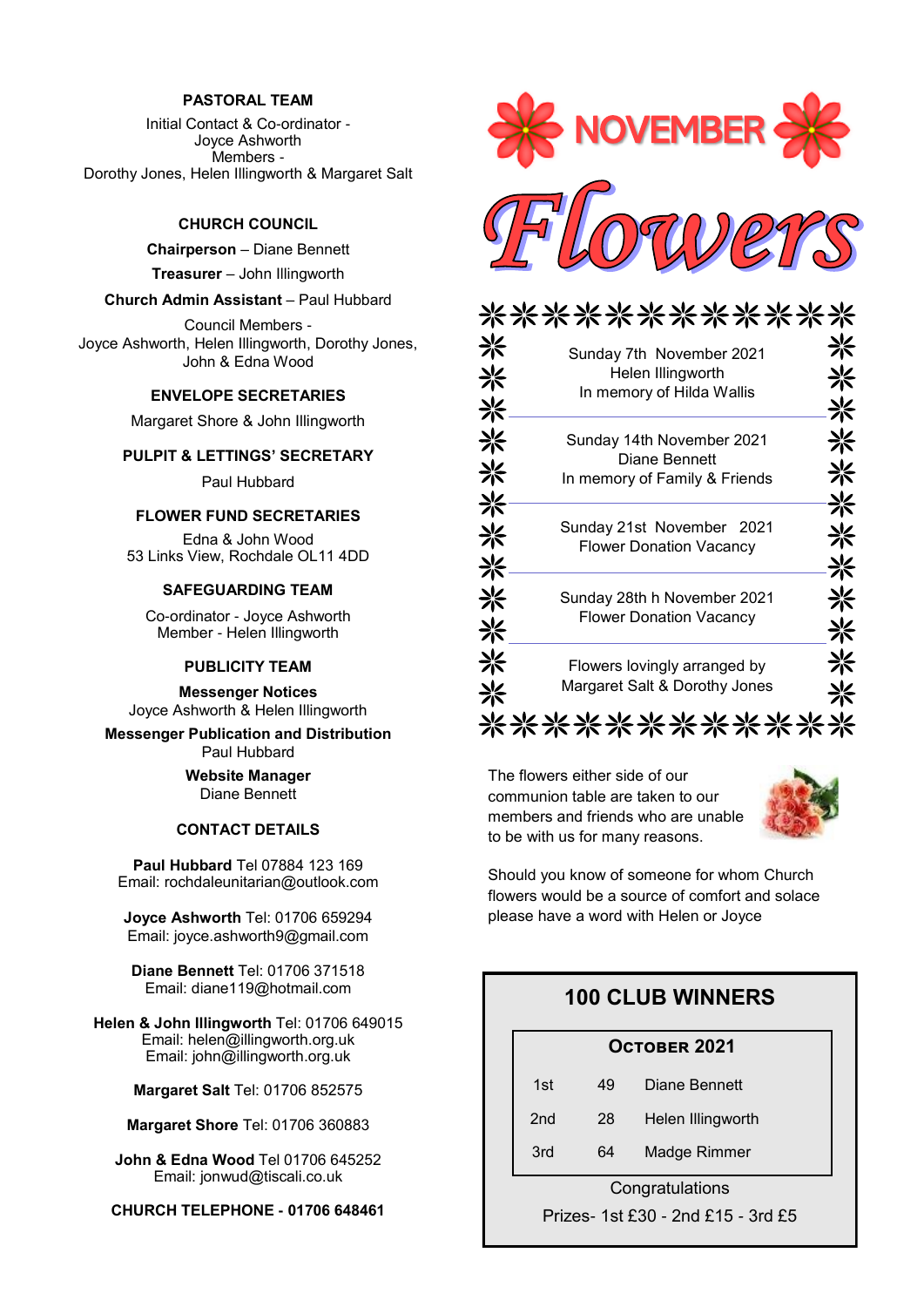#### **LETTER FROM THE EDITOR**

Well, dear readers, the nights are drawing in, the temperatures are dropping, the clocks are going back … it's all too much! So thank



goodness for the timely publication of your favourite periodical to keep the Autumn blues at bay. We've got recipes to warm your hearts, poetry to ponder and lots of important dates for your diaries (especially regarding Christmas events). A reminder also that renewal letters for the 100 club 2022 are due out later this month.

Finishing on a high note, there is a wonderful piece of good news in the "About People" section on pg 8 — congratulations to Catherine and Ben!



Make the most of delicious autumnal fruits with this Recipe:

#### **PLUM SQUARES** (Serves 12-16)

- 300g self-raising flour
- 300g light brown sugar
- 150g butter



#### For topping:

- 300g sour cream
- 2 eggs
- 150g plums roughly chopped

1) Preheat oven to 160C (140C fan, 325F, gas 3) and line a 30cm x 20cm deep-side baking tray.

2) Mix flour and sugar, and rub in butter to a sandy texture.

3) Spread half mixture in the lined tray, pressing down with spatula for an even layer.

4) Add sour cream and eggs to remaining flour mix and just stir to combine with only a few lumps remaining.

5) Pour over the base mixture and spread evenly.

6) Top with chopped plums, arranging them evenly over the surface.

7) Bake for 35-40 mins until golden and set.

8) Allow bake to cool completely before cutting. Serve with double cream.

## **S EASONAL REFLECTION...**

## **AUTUMN SPEAKS by Robert T Weston**

Out of doors The colours of bright autumn and the bright sun Tell of the beauty of that which dies But always comes again.



They speak directly to the heart Of the eternal which outlives all moments And yet lives only in them - Outlives all forms, yet comes again in them as in ourselves.

It is said that there is nothing new in the world, No thoughts, even, which others have not thought Yet every thought is new to him who for himself Thinks it for the first time.

Each miracle of life is also rebirth, life born again, Though every individual be new, Existing at his birth for his first time. Life in each one, as in the leaf and flower, Accepts and yet cheats death.

There is sadness in the autumn leaf: I feel a sorrow that its beauty dies And feel its message for the lives of those, As of myself, whom I have known and loved. The leaf comes not again, though other leaves And flowers will bloom, and other lives, Richer that we have been, shall take our place.

Perhaps the autumn teaches us a wiser grace Through which we live, by learning to let go.

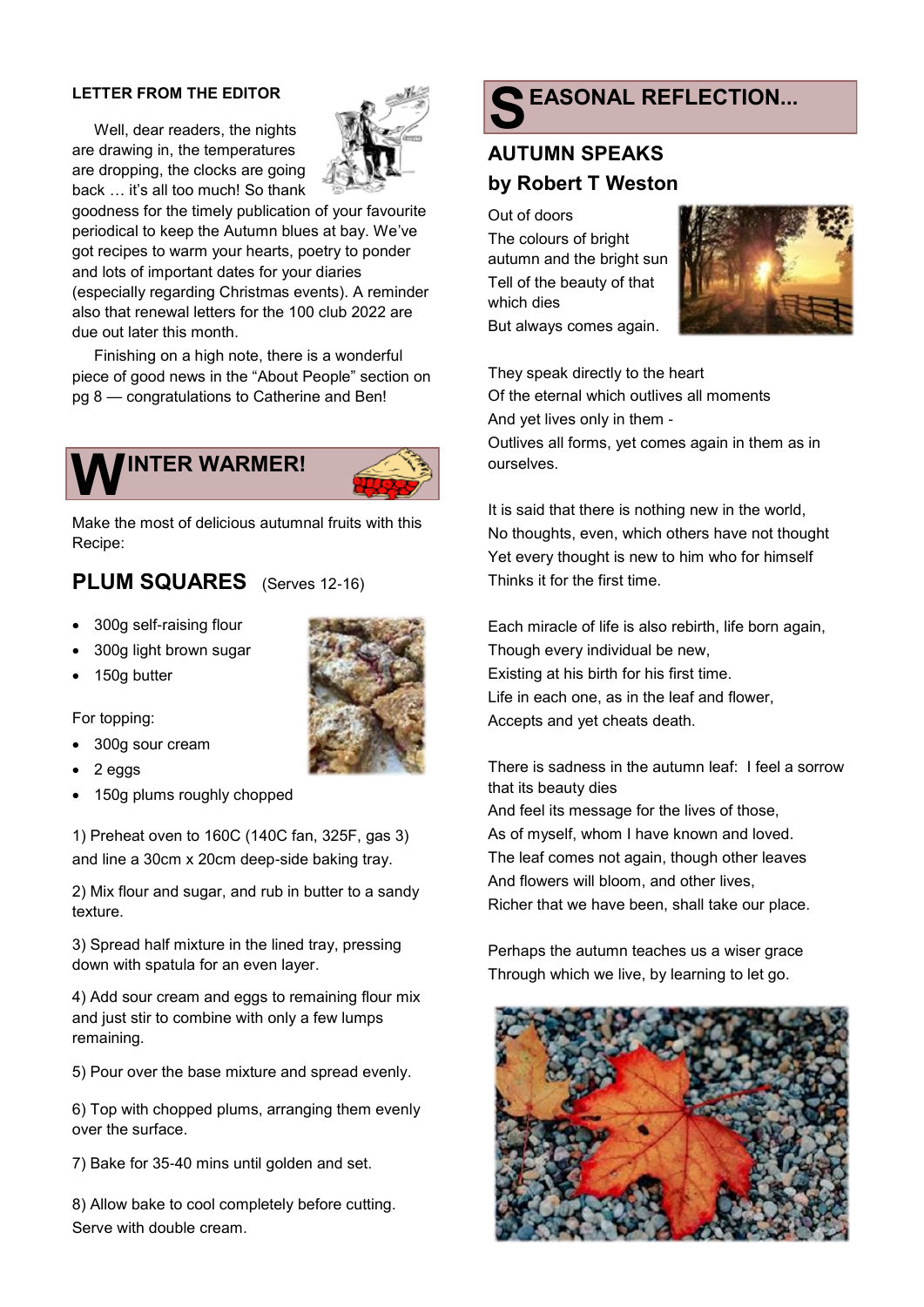





#### **Flower Month** Margaret Salt & Dorothy Jones

## **NOVEMBER**

| Mon | 01 | 19.30 | General Council Meeting via Zoom                                      |
|-----|----|-------|-----------------------------------------------------------------------|
| Sun | 07 | 10.30 | Sunday Service led by Paul<br><b>Hubbard</b>                          |
| Mon | 08 | 19.30 | Book Circle in Blue Room                                              |
| Sun | 14 | 14.00 | Remembrance Service led by Jean<br>Longworth (please note start time) |
| Mon | 15 | 19.15 | <b>NELUM</b> meeting at Chowbent                                      |
| Sun | 21 | 10.30 | Sunday Service led by Arek<br>Malecki                                 |
| Sun | 28 | 10.30 | Sunday Service led by Graeme<br>Pilbrough                             |

# **DECEMBER**

| Thur | 02 | 11.30-<br>16.00 | Discussion Meeting on "Future of<br>Women's League" - Cross St |
|------|----|-----------------|----------------------------------------------------------------|
| Sat  | 04 | 19.00           | Film Night - "Little Women"                                    |
| Sun  | 05 | 10.30           | Toy & Gift Service led by Rev Celia<br>Cartwright              |
| Mon  | 06 | 19.30           | General Council Meeting via Zoom                               |

# **ROTA**

| <b>WARDEN/COFFEE ROTA FOR</b><br>2021                                                                                                   |     |     |     |     |
|-----------------------------------------------------------------------------------------------------------------------------------------|-----|-----|-----|-----|
| Margaret Salt & Joyce                                                                                                                   |     | 26  | 31  | 05  |
| Ashworth                                                                                                                                |     | Sep | Oct | Dec |
| John & Helen Illingworth                                                                                                                | 29  | 03  | 07  | 12  |
|                                                                                                                                         | Aug | Oct | Nov | Dec |
| Margaret Shore & Dorothy                                                                                                                | 05  | 10  | 14  | 19  |
| Jones                                                                                                                                   | Sep | Oct | Nov | Dec |
| Helen Illingworth & Margaret                                                                                                            | 12  | 17  | 21  | 25  |
| Salt                                                                                                                                    | Sep | Oct | Nov | Dec |
| Dorothy Jones & Margaret                                                                                                                | 19  | 24  | 28  |     |
| Shore                                                                                                                                   | Sep | Oct | Nov |     |
| Important - should you be unable to attend please<br>arrange for a stand-in, it is difficult for one person to<br>cover both functions. |     |     |     |     |

#### **Main Hall Roof Works** *John Illingworth*

You may have noticed that the scaffolding we have had for some time around the main hall roof has been taken down. Quite correctly you might have guessed that this



means the hall roofing overworks are now complete. We have also taken the opportunity whilst up there to renew a length of fascia board which was in a poor state of repair, on the elevation overlooking our neighbours on Clover Street. The Architect inspected the works on the 11 October and found everything was satisfactory and so the instruction was issued to drop the scaffold. We still have one or two jobs to do in connection with the roof, one being to fit a security cover over the rainwater pipe running down the corner of the building on Holland Street, the rainwater pipe was renewed when we did the blue and green room roof but for some inexplicable reason the pipe has been vandalised! We will also be examining the internal rainwater pipe in the main corridor which seems to have a slight leak from time to time.

You may also notice slight changes around the building over the next few weeks as further improvement works are undertaken. These consist of gradually replacing the florescent tubes and fittings of the main hall with LED panel lights, these should give out a better light and be considerably cheaper to run. To start with we are changing the first two rows of fittings at the Church end of the hall where we have an unidentified fault which trips the power supply from time to time, this will give us the opportunity to physically see the difference with these new fittings and to ensure we are happy before changing the remainder of the hall lights. We are also going to change the apse lighting to LED but the bulbs for this are proving difficult to obtain. We have had an electrical socket installed in the pulpit area so that any service leader or minister can have power on-hand for a laptop or tablet, should they wish.

Following the recommendations of our Fire & Safety Inspection Report last year we are undertaking several improvements. The vestry and cloakroom doors are fire doors, as originally fitted but no longer comply with modern standards and so they are having smoke seals and intumescent strips fitted to bring them to standard. We are also going fit edging strips to the main entrance steps so that people with limited vision are more able to differentiate the step edges thus making their access and egress from our building much safer. There are also running repairs around the building like replacement of worn-out hinges and door closers replacement battery packs for some of our illuminated fire exit signs and the fitting of a handrail to the cellar steps. Hopefully we will be able to keep any disruption to a minimum.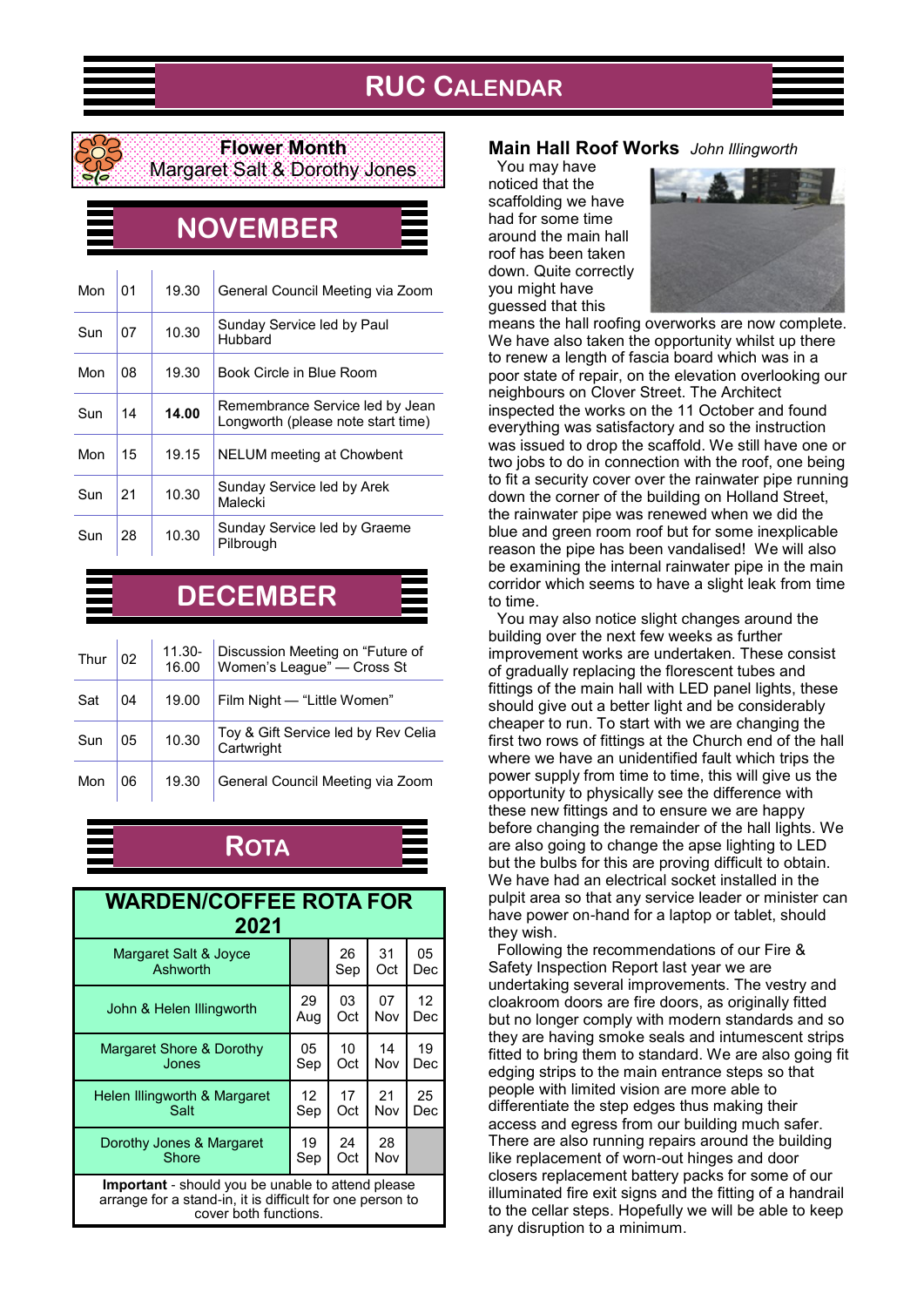### **"ABOUT PEOPLE"**

We were pleased to see **Elaine Schofield** after having had a small operation on her face. We hope she is feeling and looking more like herself now!

Congratulations to **Katherine** and **Ben** whose daughter **Alice** has had a little boy **Oscar Theodore** weighing 8 lbs 10 oz. Oscar is their first grandchild and Elaine's first great grandchild. We send our best wishes to all the family.





#### **1 00 CLUB 2022—NOVEMBER REMINDER**

#### **Renewals open for our 2021 series!**

Later this month, we will be sending letters out to all our 100 Club subscribers reminding them to renew for 2022. This long-running and popular scheme is a fun way to raise money for church upkeep, as well as being in with a chance to win some cash too! Three numbers from 1-100 are drawn a month at random, with prizes £30, £15 or £5 for 1st, 2nd and 3rd respectively. Each number costs £12 to register for the year, and you can win as many times as your number is drawn.

Unclaimed numbers will be posted on the church noticeboard. The more you adopt, the bigger your chances of a win!



### **ZOOM SERVICE WITH REV ASHLEY HILLS**

It was lovely last month to attend Ashley's service on Zoom from London. Ashley's ministry at Rochdale was over 55 years ago between 1965 and 1967 but his voice is as strong as ever and he remembered everyone who went to speak to him after the service. He trained at UCM with Rev John Allerton who attended the service which he very much enjoyed.

It was our first Zoom service and therefore a learning curve. For next time we need another camera so that the worship leader can see the congregation and a microphone for the piano and the reading desk. Thank you to Anne and Ian for watching on Zoom and giving their feedback.

On Sunday 14th November, at 2pm Rochdale Unitarian church are holding our Remembrance service led by Jean Longworth. For those who wish to attend a morning service, we have received the following from Ainsworth:

#### **Ainsworth Service of Remembrance: 10.30am Sunday 7 th November**

#### **Leader: Shirley Horrocks, Accom: Barry Scanlon**

Our 'Service of Remembrance' will take place as above and we warmly invite you to attend and join in our service of commemoration and reflection. Following last year's success, we are delighted that our Organist, Barry, will again be playing his Yamaha Keyboard.

All the downstairs box pews will be open and you are asked to sit wherever you feel comfortable. We recommend that you wear masks (unless exempt) and also allow 1 metre distancing with others, unless in the same bubble.

Please note that our afternoon 'Christmas Service' will be at: *3.00pm Sunday 5th December* when we will welcome Rev Lynne Readett to take the service.

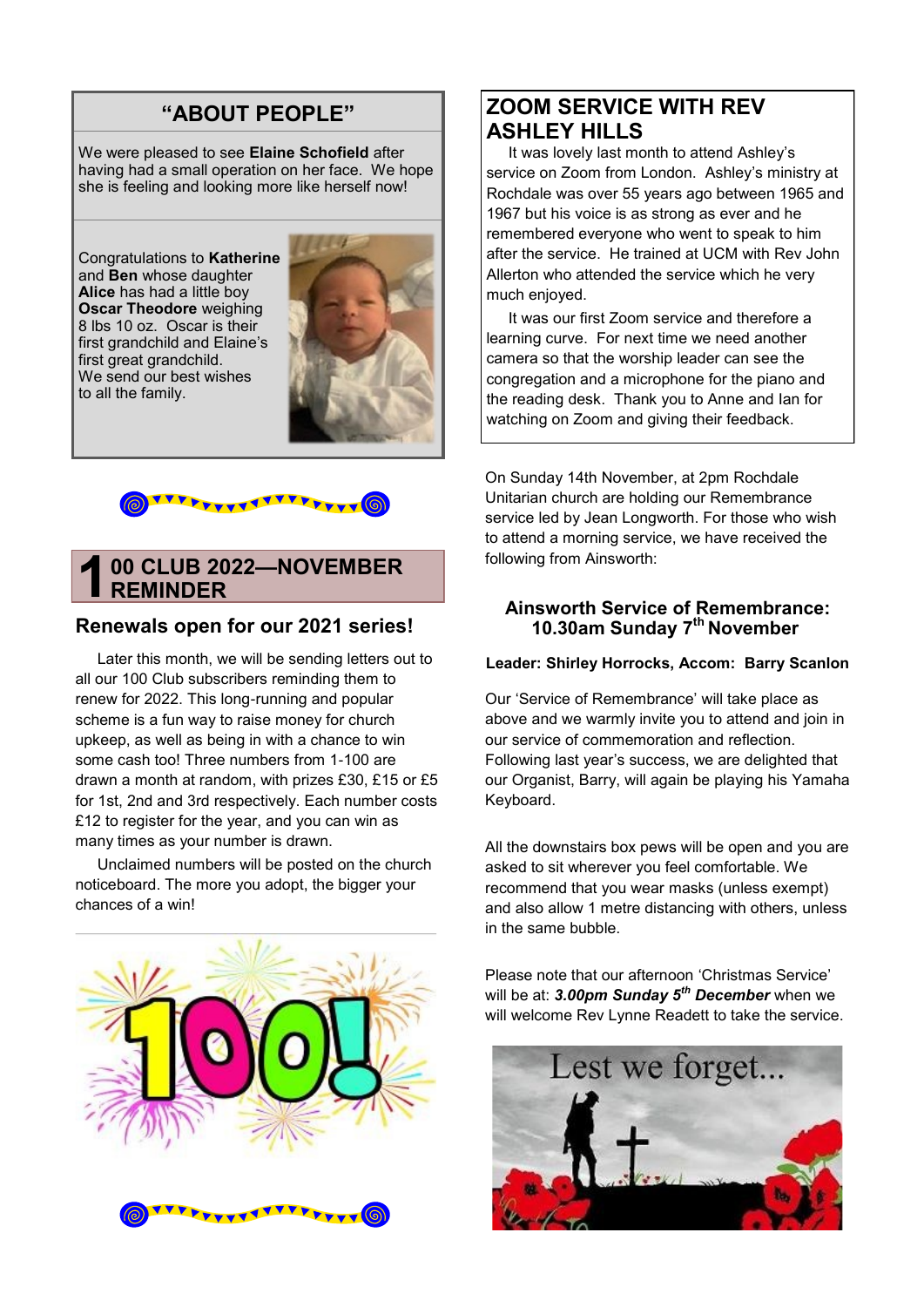## **OF HRISTMAS EVENTS HRISTMAS EVENTS**



**N**

#### **Film Night – Saturday 4th December, 7.00pm**

Following numerous requests, Church Council have agreed to restart the Film Nights which were so popular before the Pandemic. As with Church services seating will be safe distanced and supper will be served in the Blue Room with tables for no more than 4 people. For the time being, due to our loss in income over the last 18 months, any profit will go to Church funds.

The first Film Night will be on Saturday  $4<sup>th</sup>$ December at 7.30 pm when we will be showing Little Women. Ice creams will be served at the interval and supper comprising pie and peas and homemade cake (at £7.00) will be served after the film.

If you haven't been to a Film Night in the past, please come and join us. We look forward to seeing family members and friends who have supported us in the past. It will be great to 'go out' again on a Saturday night!

#### **Toy & Gift Service 2021**

We are delighted to welcome Rev Celia Cartwright to lead our Toy and Gift Service this year. Toys collected during the service will be donated to the local charity 'Giving Back' which is run by Council staff in support of families who would otherwise struggle to provide gifts for their children at Christmas. The monetary collection for the service will be donated to the Send a Child to Hucklow scheme (SACH) which is our Church Charity this year.

#### **Carol Service – Sunday 19th December, 6.00 pm**

We look forward to Chrissie Wilkie returning to lead our evening Carol Service. I'm sure Chrissie will be looking for volunteer readers and an item from the Choir. Donations from the retiring collection will be Emmaus, the National Women's League's current charity project. Come and join us in singing your favourite carols and enjoy hot drinks, fruit cake, and mince pies served after the service.

**Church Charity** The collection this year will go to Send a Child to Hucklow (SACH).

**Christmas Card Scheme** The donations from this year's Scheme will be donated to the Toilet Twinning charity. We have already funded one toilet in the DR Congo and have £30 towards a second one. Let's try hard to twin our second toilet this year.

An epic struggle between took place in the Vieas age kitcher

If you still wish to renew your Messenger or Inquirer subscriptions then fear not! You can cut-out and complete the form below and send it in to church together with your payment. What are you waiting for? Get snipping!

MESSENGER & INQUIRER ORDER FORM It is essential that this form is included with your subscription. Please fill in the details and hand or post to: Rochdale Unitarian Church, Clover Street, Rochdale OL12 6TP **Cheques payable to 'Rochdale Unitarian Church' Or send via Bacs — S/C: 40-52-40, A/C 0006-0040** Messenger (volume 136-7) - Jan to Dec 2022 £6.00 Postage if required 12 issues @ 66p <br>E7.92 Inquirer - (delivered to church) Jan to Dec 2022 £25.00 Please deliver to me each month copies of the Messenger  $\mathbf f$ copies of the Inquirer  $\mathbf f$ Postage if required  $f$ Total £ Please write you name and address clearly below Name Address